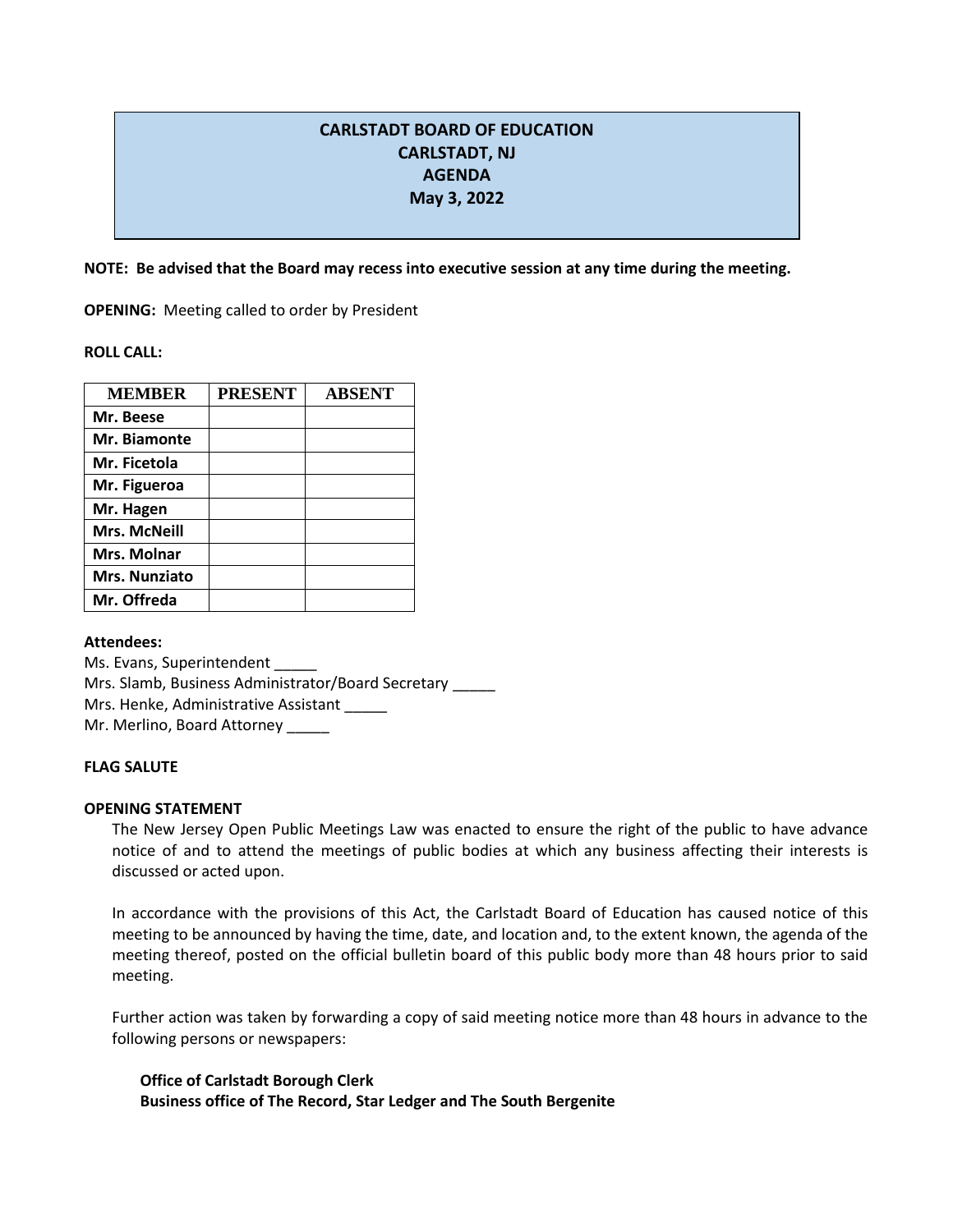#### **PRESENTATIONS:**

|  | <b>APPROVAL OF MINUTES:</b> |
|--|-----------------------------|
|--|-----------------------------|

**APPROVAL OF MINUTES: April 12, 2020 Regular Meeting**

**Moved: Second:**

| <b>MEMBER</b>       | <b>YES</b> | N <sub>O</sub> | <b>ABSTAIN</b> | <b>ABSENT</b> |
|---------------------|------------|----------------|----------------|---------------|
| Mr. Beese           |            |                |                |               |
| Mr. Biamonte        |            |                |                |               |
| Mr. Figueroa        |            |                |                |               |
| Mr. Hagen           |            |                |                |               |
| <b>Mrs. McNeill</b> |            |                |                |               |
| Mrs. Molnar         |            |                |                |               |
| Mrs. Nunziato       |            |                |                |               |
| Mr. Offreda         |            |                |                |               |
| Mr. Ficetola        |            |                |                |               |

## **REPORT OF SUPERINTENDENT**

#### **REPORT OF BUSINESS ADMINISTRATOR/BOARD SECRETARY**

Mrs. Slamb will present the 2022-2023 school budget.

## **HEARING OF CITIZENS ON FINAL 2022-2023 BUDGET ONLY:**

President will open the meeting for the hearing of citizens on the final budget for 2022-2023 and read statement.

**Any citizen present who wishes to be heard on the final budget only, should raise his/her hand to be recognized, state name and address, and limit remarks to five minutes in accordance with board policy. Another Hearing will be conducted after new business for any other matter. The hearing of citizens shall not exceed one hour.**

President closes hearing of citizens.

1. Upon the recommendation of the Superintendent of Schools, the Carlstadt Board of Education approves the final 2022-2023 school year budget as follows:

| General Fund         | \$15,952,872 |  |
|----------------------|--------------|--|
| Special Revenue Fund | \$203,238    |  |
| Debt Service         | \$1,551,038  |  |
| <b>TOTAL</b>         | \$17,707,148 |  |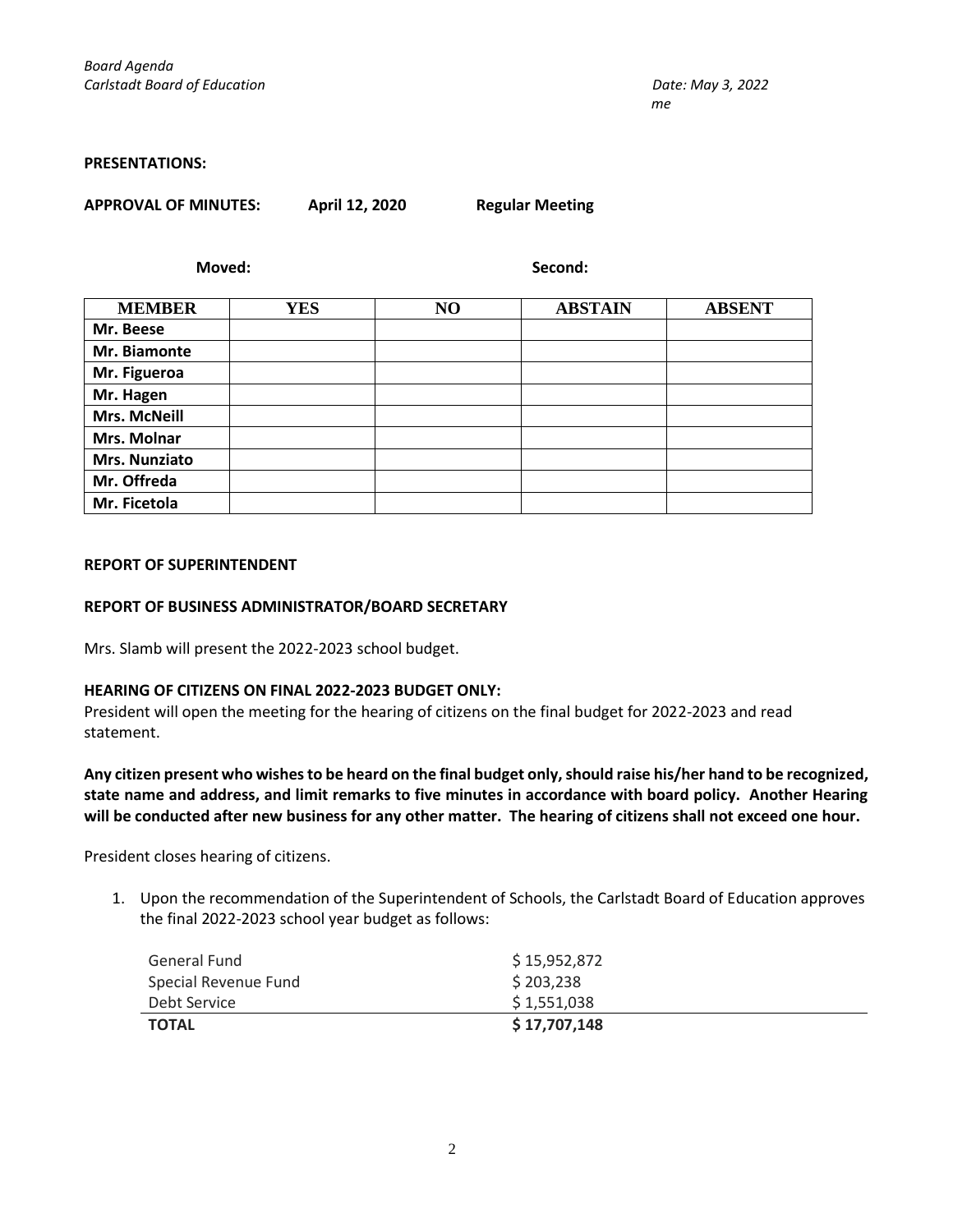The amount to be raised by taxation is:

| General Fund | \$11,323,329  |
|--------------|---------------|
| Debt Service | \$1,551,038   |
| <b>TOTAL</b> | \$ 12,874,367 |

**BE IT FURTHER RESOLVED**; that the Carlstadt Board of Education authorizes the submission of the 2022- 2023 Budget and all required supporting documentation to the County Superintendent in accordance with the statutory deadline for review and approval.

**BE IT FURTHER RESOLVED;**that the Carlstadt Board of Education requests the approval of a capital reserve withdrawal for the 2022-2023 School Year in the amount of \$2,000,000. The district intends to use these funds toward the completion of the Carlstadt STEAM Lab Project and the Boiler Room Replacement Project.

**WHEREAS,** in order to be in compliance with the State of New Jersey's adoption of P.L. 2007, c.53, An Act Concerning School District Accountability, also known as Assembly Bill 5 (A5), and the NJDOE enactment of N.J.A.C. 6A:23B-1 and pursuant to N.J.S.A.18A:11-12, in each pre-budget year the Carlstadt Board of Education is required to establish a maximum travel expenditure amount for the budget year which may not be exceeded; and

**WHEREAS,** the Carlstadt Board of Education has determined that the maximum travel expenditure amount includes all travel that is supported by State and local funds; and

**WHEREAS**, the Carlstadt Board of Education has not elected to exclude travel expenditures supported by federal funds from the maximum travel expenditure amount; and

**WHEREAS**, the Carlstadt Board of Education has determined that the total amount of travel expenditures supported by federal funds from the school year 2022-2023 is \$12,000; **NOW, THEREFORE, BE IT RESOLVED** that the Carlstadt Board of Education has determined that the maximum travel expenditure amount for the 2022-2023 school year be \$12,000; and

**BE IT FURTHER RESOLVED** that the School Business Administrator shall track and record these costs to ensure that the maximum reimbursement amount is not exceeded.

# **HEARING OF CITIZENS ON AGENDA ITEMS ONLY**

Any citizen present who wishes to be heard on agenda items only, should raise his/her hand to be recognized, state name and address, and limit remarks to five minutes in accordance with board policy. Another Hearing will be conducted after new business for any other matter. The hearing of citizens shall not exceed one hour.

President closes hearing of citizens.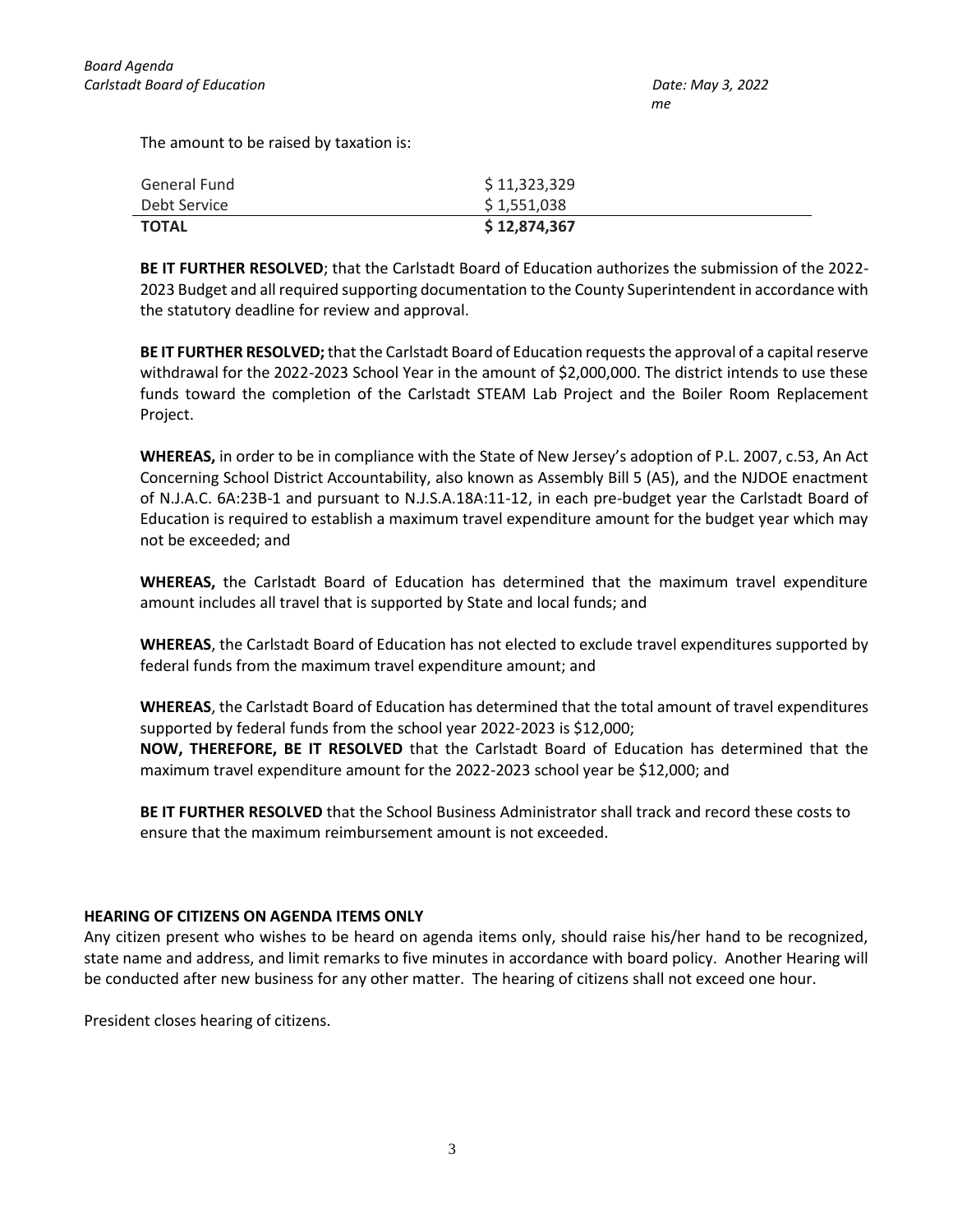## **REPORT OF COMMITTEES**

## **INSTRUCTIONAL/PERSONNEL COMMITTEE: (Mrs. Molnar)**

- **1.** Upon the recommendation of the Superintendent of Schools, the Board recognizes and commends Maura Barrett, fourth grade teacher, on her selection as recipient of Carlstadt Public School's Teacher of the Year for the 2021-2022 school year.
- **2.** Upon the recommendation of the Superintendent of Schools, the Board approves the attendance of Denise Henke and Michelle Eckert at the workshop "Administrative Assistants Program" sponsored by NJASBO, on May 17 2022, with a registration fee of \$100 each.
- **3.** Upon the recommendation of the Superintendent of Schools, the Board approves the submission of the 2022-2023 contract for Megan Slamb, Business Administrator/Board Secretary, to the County Office for approval.
- **4.** Upon the recommendation of the Superintendent of Schools, the Board approves the job description of STEAM Enrichment teacher.
- **5.** Upon the recommendation of the Superintendent of Schools, the Board accepts, with regret, the resignation of Yosstina Gadalla, K-2 Resource Teacher, effective June 30, 2022.
- **6.** Upon the recommendation of the Superintendent of Schools, the Board approves the Summer Learning Academy for July 2022 to be funded by CRRSA-ESSR II and ARP-ESSR II funds.

| <b>MEMBER</b>        | <b>YES</b> | <b>NO</b> | <b>ABSTAIN</b> | <b>ABSENT</b> |
|----------------------|------------|-----------|----------------|---------------|
| Mr. Beese            |            |           |                |               |
| Mr. Biamonte         |            |           |                |               |
| Mr. Figueroa         |            |           |                |               |
| Mr. Hagen            |            |           |                |               |
| <b>Mrs. McNeill</b>  |            |           |                |               |
| Mrs. Molnar          |            |           |                |               |
| <b>Mrs. Nunziato</b> |            |           |                |               |
| Mr. Offreda          |            |           |                |               |
| Mr. Ficetola         |            |           |                |               |

**Moved: Second:**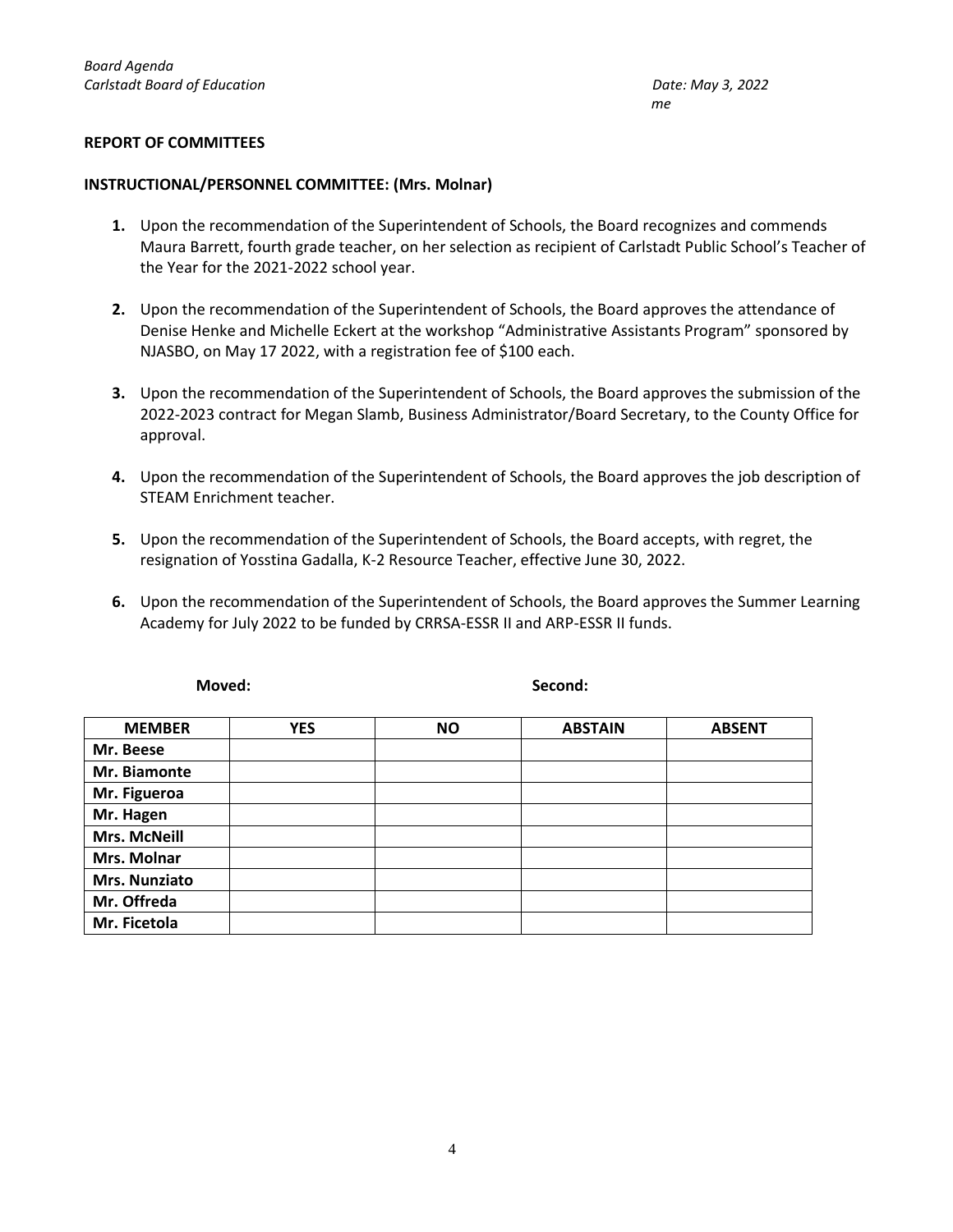## **LEGISLATIVE/POLICY COMMITTEE: (Mr. Beese)**

**Moved: Second:**

| <b>MEMBER</b>       | <b>YES</b> | <b>NO</b> | <b>ABSTAIN</b> | <b>ABSENT</b> |
|---------------------|------------|-----------|----------------|---------------|
| Mr. Beese           |            |           |                |               |
| Mr. Biamonte        |            |           |                |               |
| Mr. Figueroa        |            |           |                |               |
| Mr. Hagen           |            |           |                |               |
| <b>Mrs. McNeill</b> |            |           |                |               |
| Mrs. Molnar         |            |           |                |               |
| Mrs. Nunziato       |            |           |                |               |
| Mr. Offreda         |            |           |                |               |
| Mr. Ficetola        |            |           |                |               |

## **BUILDING/GROUNDS/HISTORICAL COMMITTEE: (Mr. Biamonte)**

**1.** Upon the recommendation of the Superintendent of Schools, the Board concurs with the request from the Carlstadt PTA for their use of the Media Center on April 27, 2022 3:00 pm-5:00 pm for set up and April 28-29, 2022 8:30 am-3:30 pm for the Mother's Day Sale.

| Moved: |  |  |  |
|--------|--|--|--|
|        |  |  |  |

#### **Moved: Second:**

| <b>MEMBER</b>       | <b>YES</b> | <b>NO</b> | <b>ABSTAIN</b> | <b>ABSENT</b> |
|---------------------|------------|-----------|----------------|---------------|
| Mr. Beese           |            |           |                |               |
| Mr. Biamonte        |            |           |                |               |
| Mr. Figueroa        |            |           |                |               |
| Mr. Hagen           |            |           |                |               |
| <b>Mrs. McNeill</b> |            |           |                |               |
| Mrs. Molnar         |            |           |                |               |
| Mrs. Nunziato       |            |           |                |               |
| Mr. Offreda         |            |           |                |               |
| Mr. Ficetola        |            |           |                |               |

## **FINANCE COMMITTEE: (Mr. Ficetola)**

- **1.** Upon the recommendation of the Superintendent of Schools, the Board approves the current bills for April 2022 as presented.
- **2.** Upon the recommendation of the Superintendent of Schools, the Board approves to gratefully accept the \$200.00 donation from Nancy Bendnarz into revenue account #20-1920 and appropriate the funds to Private Donations expense account #20-000-100-610-02.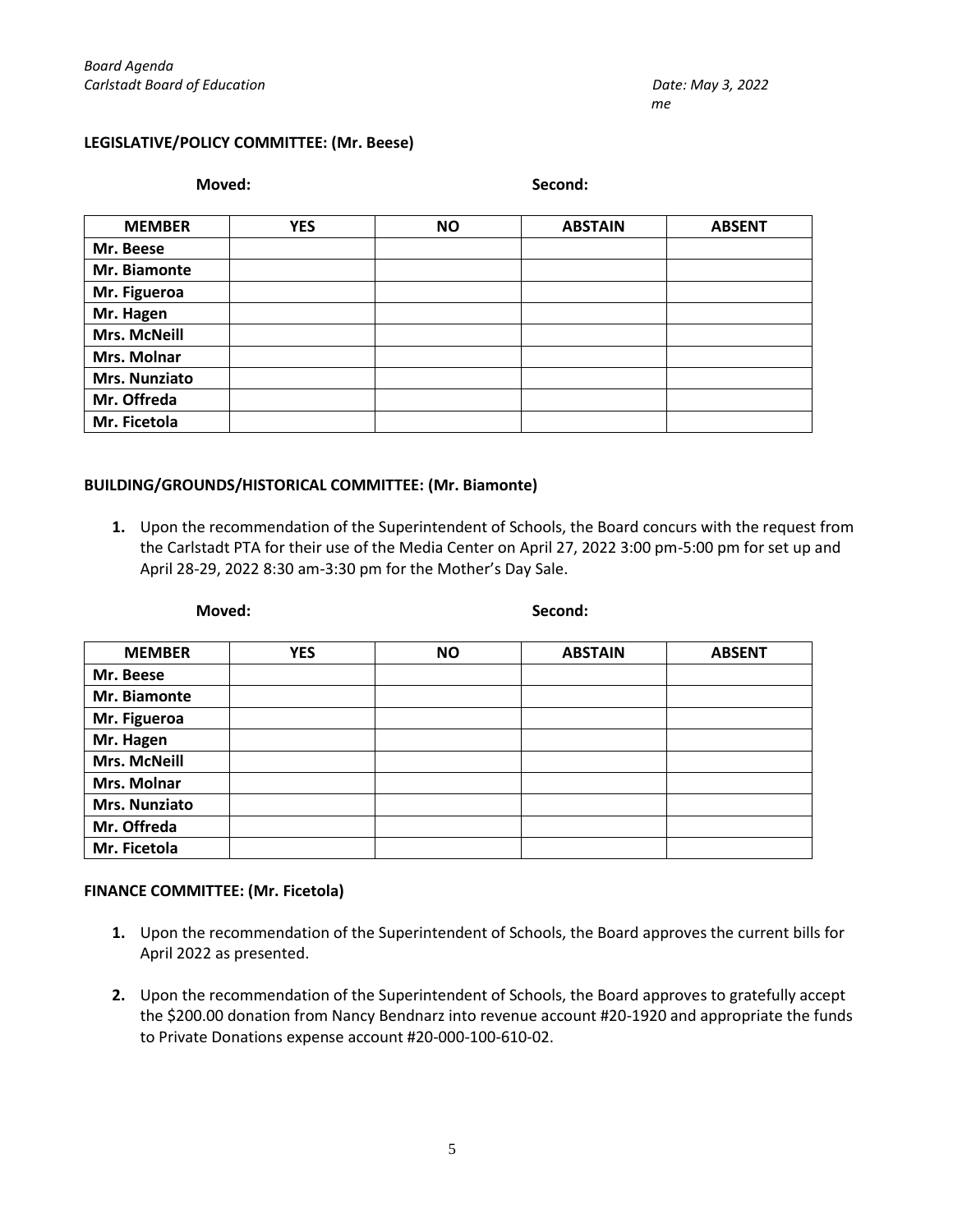- **3.** Upon the recommendation of the Superintendent of Schools, the Board concurs with the agreement with South Bergen Jointure Commission for Occupational evaluation for 2021-2022 school year, not to exceed \$300 for student #22947.
- **4.** Upon the recommendation of the Superintendent of Schools, the Board approves the additional funds of \$333 for previous motion (February 15, 2022) for the 2021-2022 school year for student #23112.
- **5.** Upon the recommendation of the Superintendent of Schools, the Board concurs with the agreement with South Bergen Jointure Commission for Occupational evaluation for 2021-2022 school year, not to exceed \$300 for student #23361.
- **6.** Upon the recommendation of the Superintendent of Schools, the Board approves the additional funds of \$1,000 for IEP Frontline for translation of IEP and written notices for the 2021-2022 school year.
- **7.** Upon the recommendation of the Superintendent of Schools, the Board approves the Shared Services Agreement with the Bergen County Technical Schools for a site technician and technology support services for 2022-2023 school year at an annual cost of \$95,700.
- **8.** Upon the recommendation of the Superintendent of Schools, the Board approves the annual service agreement with Lerch, Vinci & Higgins, LLP for the audit services for the fiscal year ending June 30, 2022 at a cost of \$28,700 for the 2021-2022 school year.
- **9.** Upon the recommendation of the Superintendent of Schools, the Carlstadt Board of Education approves the Steam Lab Project at the Carlstadt Public School Project;

**WHEREAS**, on April 13, 2022, the Carlstadt Board of Education ("Board") held a public bid opening for the Steam Lab Project at the Carlstadt Public School project ("Project"); and

**WHEREAS**, the Board received one (1) bid for the Project; and

**WHEREAS**, the lowest bid was submitted by **Cypreco Indstries Inc.** in Neptune, NJ, with a base bid of Five Hundred and Sixty Three Thousand Seven Hundred Seventy Seven (\$563,777.00), with an additional Ninety Five Thousand Dollar (\$95,000) allowance; and

**WHEREAS,** the Board has determined **Cypreco Industries, Inc.** to be the lowest responsible bidder,

**NOW, THEREFORE, BE IT RESOLVED**, that in accordance with N.J.S.A. 18A: 18A-1, et. seq., the Board hereby awards a contract for the Project to **Cypreco Industries, Inc.** in the amount of Five Hundred Sixty Three Thousand, Seven Hundred Seventy Seven (\$563,777.00), with an additional Ninety Five Thousand Dollar (\$95,000) allowance; and

**BE IT FURTHER RESOLVED**, the Business Administrator is authorized to return the bid securities to all but the one (1) lowest bidders, if requested; and

**BE IT FURTHER RESOLVED**, that the Board's Construction Counsel is authorized to prepare the contract for the Project, obtain the documents required thereby, and transmit same to the Board; and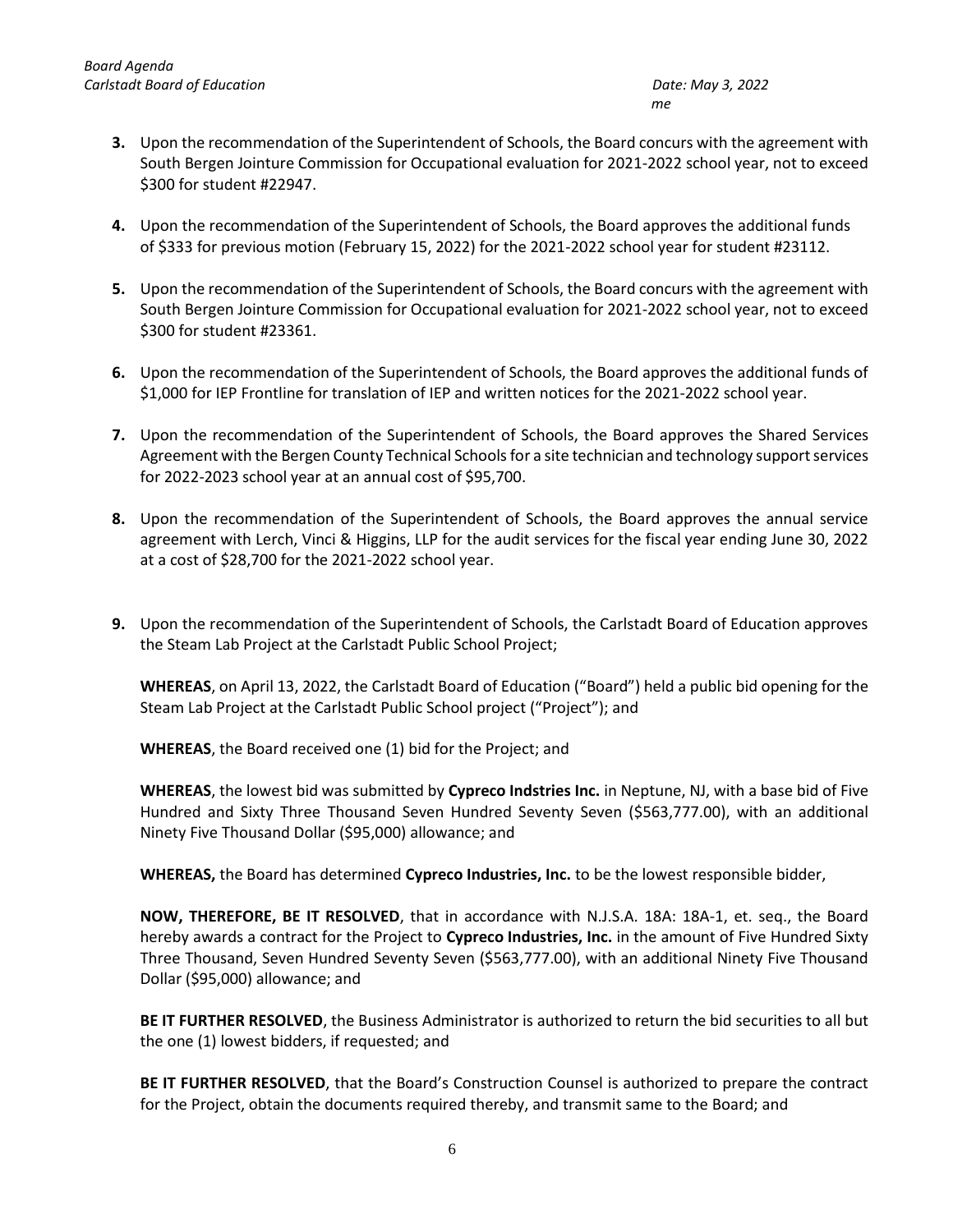**BE IT FURTHER RESOLVED**, that upon receipt and approval of the Contractor's bonds, insurance certificate and other documents required by the Contract, the Business Administrator is authorized to return the bid securities to the remaining bidders.

**FURTHER BE IT RESOLVED** The Board approves a withdrawal from capital reserve for the purpose of the Project as noted above in the amount of \$658,777.00.

- **10.** Upon the recommendation of the Superintendent of Schools, the Board concurs with the agreement with Frontline Technology for translation of IEP documents not to exceed \$175.05 for 2021-2022 school year for student #23425.
- **11.** Upon the recommendation of the Superintendent of Schools, the Board approves the agreement, effective May 4, 2022 with the Carlstadt Board of Education and Laura Wood of Educational Leadership and Learning Center Limited Liability Company as a consultant for the Summer Learning Academy in the amount not to exceed \$29,000 to be funded out of CRRSA-ESSR II funds.
- **12.** Upon recommendation of the Superintendent of Schools, the Board authorizes the business administrator to execute an agreement with Phoenix Advisors, LLC for ongoing disclosure agent services in connection with our bond issuances for the 2022-2023 school year for an annual fee of \$1,100.

| Moved:               |            | Second:   |                |               |
|----------------------|------------|-----------|----------------|---------------|
| <b>MEMBER</b>        | <b>YES</b> | <b>NO</b> | <b>ABSTAIN</b> | <b>ABSENT</b> |
| Mr. Beese            |            |           |                |               |
| Mr. Biamonte         |            |           |                |               |
| Mr. Figueroa         |            |           |                |               |
| Mr. Hagen            |            |           |                |               |
| <b>Mrs. McNeill</b>  |            |           |                |               |
| Mrs. Molnar          |            |           |                |               |
| <b>Mrs. Nunziato</b> |            |           |                |               |
| Mr. Offreda          |            |           |                |               |
| Mr. Ficetola         |            |           |                |               |
|                      |            |           |                |               |

## **UNFINISHED BUSINESS**

# **NEW BUSINESS**

## **HEARING OF CITIZENS:**

Any citizen present, who wishes to be heard, should raise his/her hand to be recognized, state name and address, and limit remarks to five minutes in accordance with board policy. Matters of a personal nature must first have been exhausted through the proper channels. The hearing of citizens shall not exceed one hour.

President closes hearing of citizens.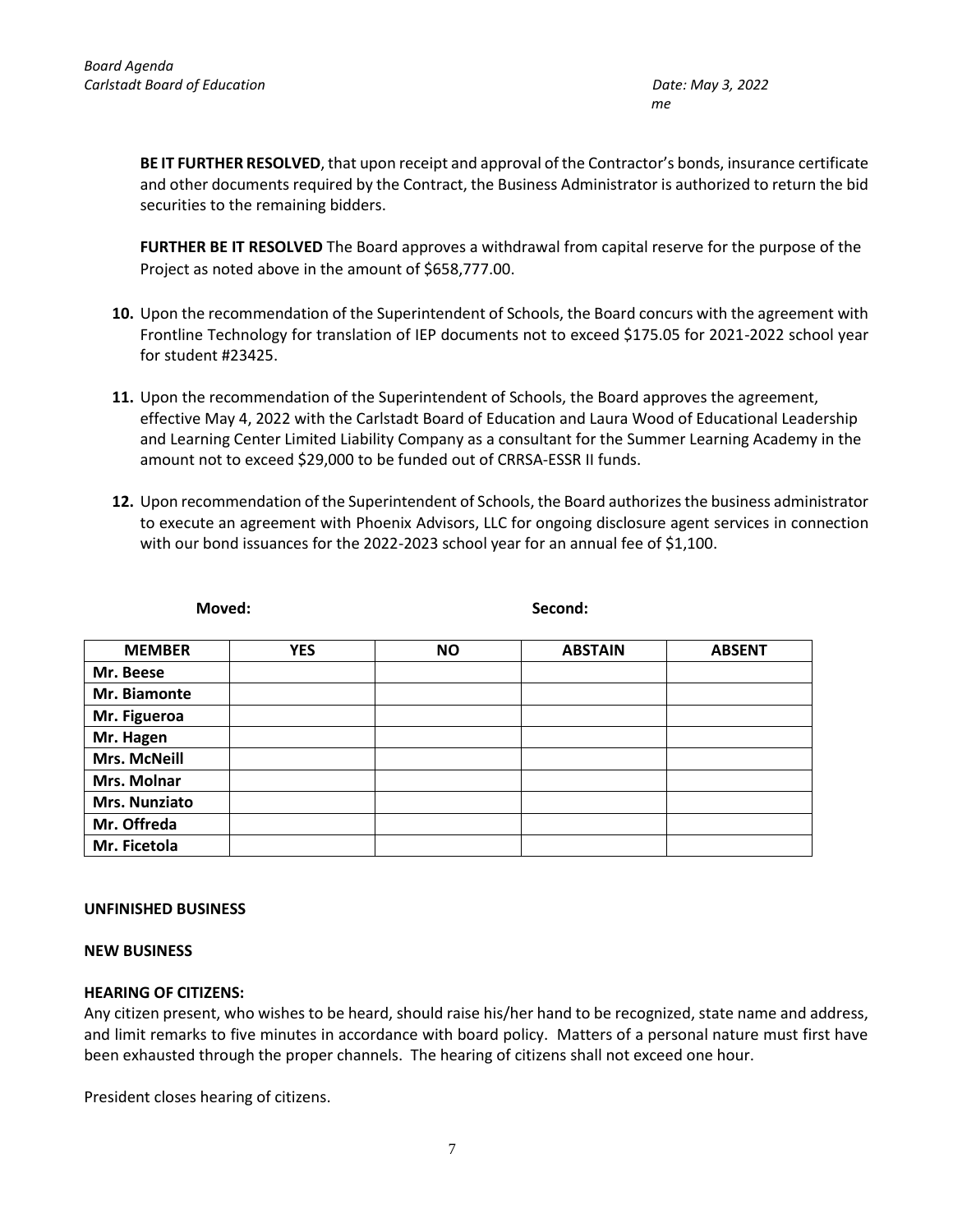#### **ANY ACTION ARISING FROM HEARING OF CITIZENS**

#### **RECESS INTO EXECUTIVE SESSION** *(if needed)*

**WHEREAS, the Open Public Meetings Act and Carlstadt board policy reserve the right within the constraints of state law to sit in executive session; and** 

**WHEREAS, there now exists a need for this board to meet in an executive session; now, therefore, be it**

- **RESOLVED, that the Carlstadt Board of Education hold an executive session for the purpose of personnel and be it further**
- **RESOLVED, that the public will be informed either later this evening after reconvening the public meeting; or at a future public meeting, said date is not predictable at the present time.**

Motion to recess

#### **ROLL CALL VOTE:**

**Moved: Second:**

| <b>MEMBER</b>       | <b>YES</b> | <b>NO</b> | <b>ABSTAIN</b> | <b>ABSENT</b> |
|---------------------|------------|-----------|----------------|---------------|
| Mr. Beese           |            |           |                |               |
| Mr. Biamonte        |            |           |                |               |
| Mr. Figueroa        |            |           |                |               |
| Mr. Hagen           |            |           |                |               |
| <b>Mrs. McNeill</b> |            |           |                |               |
| Mrs. Molnar         |            |           |                |               |
| Mrs. Nunziato       |            |           |                |               |
| Mr. Offreda         |            |           |                |               |
| Mr. Ficetola        |            |           |                |               |

Motion to reconvene

**Moved: Second:**

| <b>MEMBER</b>       | <b>YES</b> | <b>NO</b> | <b>ABSTAIN</b> | <b>ABSENT</b> |
|---------------------|------------|-----------|----------------|---------------|
| Mr. Beese           |            |           |                |               |
| Mr. Biamonte        |            |           |                |               |
| Mr. Figueroa        |            |           |                |               |
| Mr. Hagen           |            |           |                |               |
| <b>Mrs. McNeill</b> |            |           |                |               |
| Mrs. Molnar         |            |           |                |               |
| Mrs. Nunziato       |            |           |                |               |
| Mr. Offreda         |            |           |                |               |
| Mr. Ficetola        |            |           |                |               |